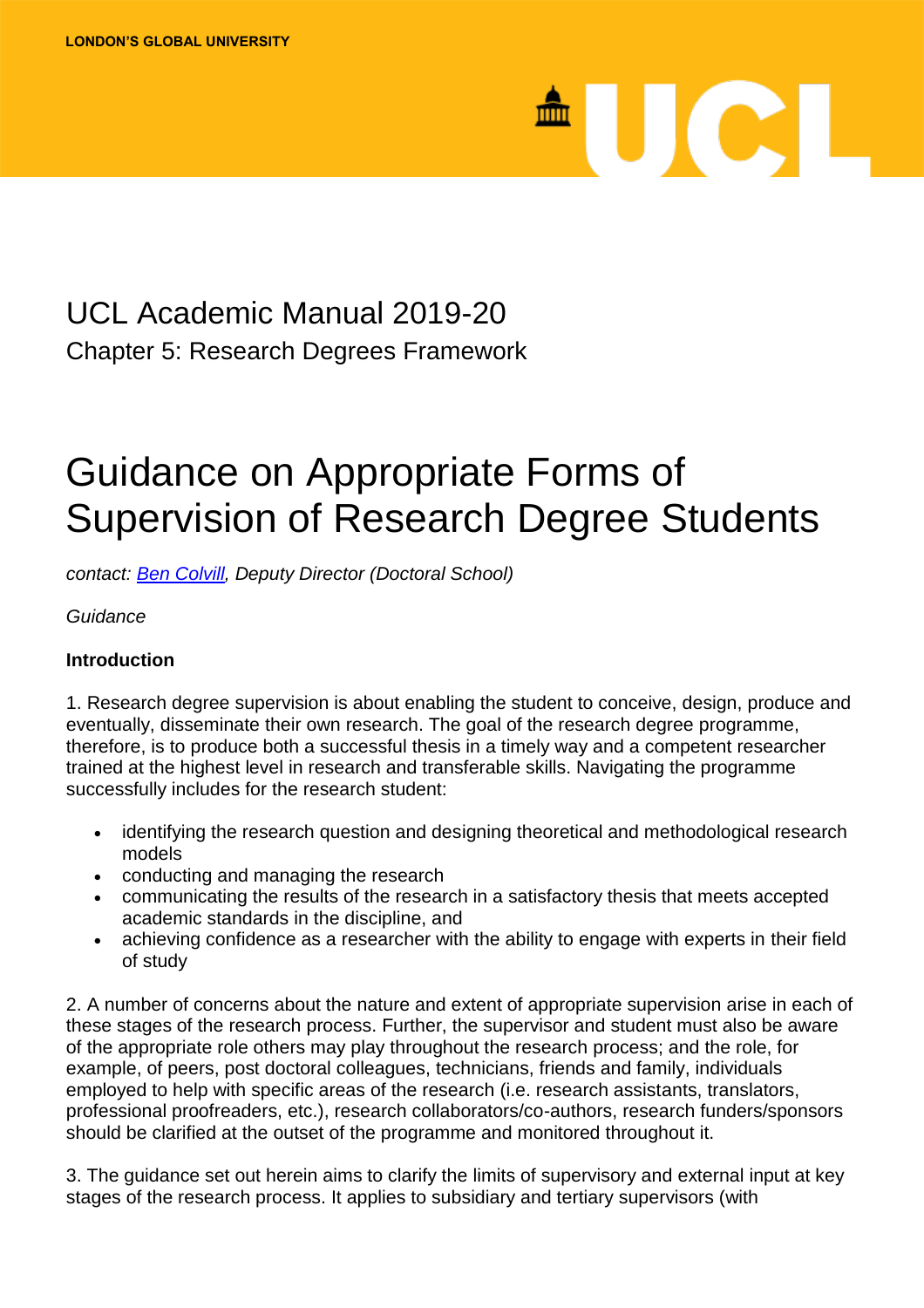modifications as appropriate) as well as to principal supervisors. It is intended to complement and be read alongside the UCL Code of Practice for Graduate Research Degrees.

#### **Identifying the research question and designing the research project**

4. Identifying the research question and designing the research project must be a joint effort and a process of negotiation between the supervisor and the student. The student can expect from their supervisor:

- advice on the focus of and on refining the research question(s)
- advice on appropriate research methods available and (where applicable) laboratory techniques
- advice on appropriate theoretical models
- Advice on planning the research project, e.g. its structure, aims, methods and methodology
- Advice regarding referrals for further training, e.g. UCL Doctoral Skills Development Programme, Arena Centre, UCL Careers
- Advice regarding research integrity and ethical research

5. The student should have significant input into this process, and neither of the two extremes – i.e. where there is no advice or guidance given by the supervisor or no input at all from the student – are appropriate or acceptable. It is up to students and supervisors to agree how they wish to conduct this process. Students and supervisors may wish, for example, to meet to discuss the project plan, or the supervisor might wish to ask the student to submit a piece of work demonstrating that they have considered all of the necessary elements, eg structure, aims, methodology, abstract, which could also serve as a developmental exercise to assess whether any further training in terms of writing skills is required. In addition, the student should also be required as part of this process to undertake a systematic review of the literature pertaining to the field of the research project, to ensure that they have an appropriate grounding in the 'knowledge landscape'.

6. It is at this early stage that an initial needs assessment for required training (e.g., language support, research techniques, research analysis) should be undertaken. The Research Student Log provides a tool for this assessment, and the Doctoral Skills Development Programme, along with specialist training available within the department and within the supervisory team, should provide the required skills (augmented as necessary by use of external resources).

7. Assessment of research and transferable skills should be ongoing as the research progresses and the student's needs and aspirations develop. Again, the Research Log offers a helpful tool for these needs assessments. Supervisors should support students in acquiring the skills, attributes and behaviours they need to perform successfully during their research programme and also for their careers as future research leaders.

8. Advice on research integrity and ethical research should be ongoing. Both the supervisor and student should ensure throughout the development of the research the ethics and integrity of their research practices regardless of whether or not ethics approval needs to be sought for the project. This should also encompass advice and guidance on academic integrity, e.g. referencing citations and plagiarism.

#### **Conducting and managing the research project**

9. Conducting and managing the research project will necessarily involve: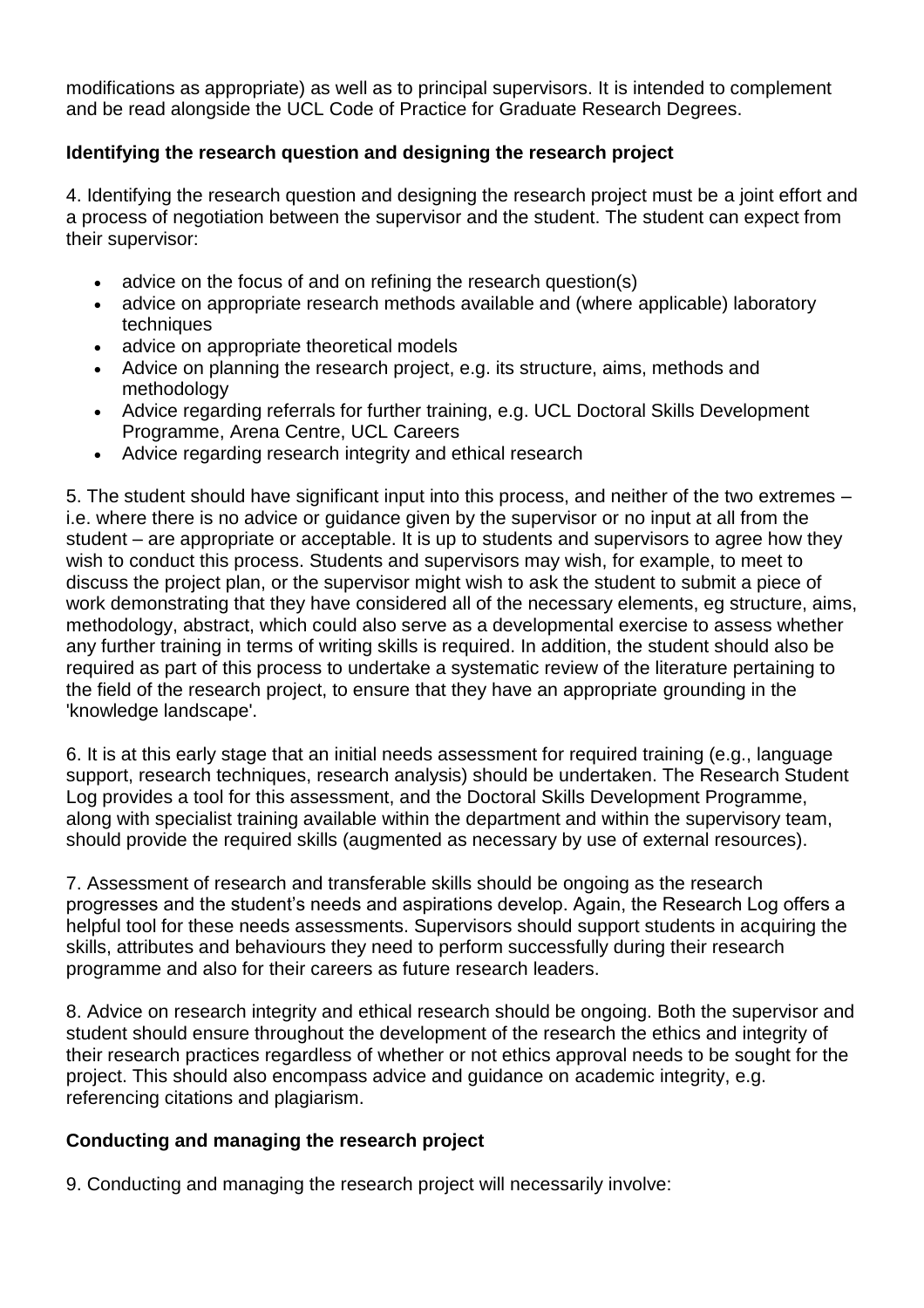- advice from the supervisory team on planning the project, conducting the research, timeframe, etc.
- decisions regarding the nature and degree of monitoring and oversight that is required of the student's progress

10. Giving students sources/references should be regarded as permissible and part of the supervisor's role in providing guidance and assistance. However, students should be expected to gather their own information/data and to acknowledge information/data that someone else has produced. Ultimately, students should not be outsourcing any activities that are considered to be core to their research project. This means that any core data analysis should be done by the student, except where specialist/technical advice is required – in which case the supervisor should be expected to give appropriate guidance.

11. The supervisor should exercise their judgement and discretion in terms of how much third party research assistance is appropriate. In instances where the student is not directly involved in undertaking the research activities themselves (such as in particular kinds of lab work or the gathering of other empirical data), it is important that they fully understand why the particular methods are being employed and, conversely, why other methods have been rejected. Such questions are likely to arise at the Viva, and such an understanding is key to the student's training as a researcher.

#### **Communicating the results of the research, including in the thesis, the oral examination and conference presentations**

12. Supervision in communicating the results of the research, including in the thesis, the oral examination and conference presentations will encompass:

- advice and feedback regarding academic English appropriate to the discipline
- advice and feedback regarding written work
- advice and feedback regarding presentation of research, e.g. How to prepare for oral examination, when to submit, selecting examiners, how to prepare for conference presentations

13. Whereas large-scale re-writing of parts of a student's thesis should not be considered acceptable, the supervisor should be free to make suggestions and comments for improvement. Serious problems/issues with a student's written English should have been identified and dealt with at an early stage, but it should be considered permissible for supervisors or third parties to assist with editorial matters such as correcting idiom, vocabulary, syntax, etc. – i.e. issues of presentation rather than substance. Ultimately, a student's submission should be their own work and assistance provided by either supervisors or third parties should be limited to editorial and presentational advice.

14. It should be the responsibility of supervisors to agree with the student how the student wants to receive feedback on written work and within what timeframe, bearing in mind that satisfactory progress is required to be maintained.

15. Both the Code of Practice for Graduate Research Degrees and academic regulations and guidelines for research degree students in the Academic Manual contain comprehensive advice for supervisors and students around PhD thesis submission. While considerations around submission are matters for the student and supervisor to negotiate, the final decision on whether or not to submit should rest with the student.